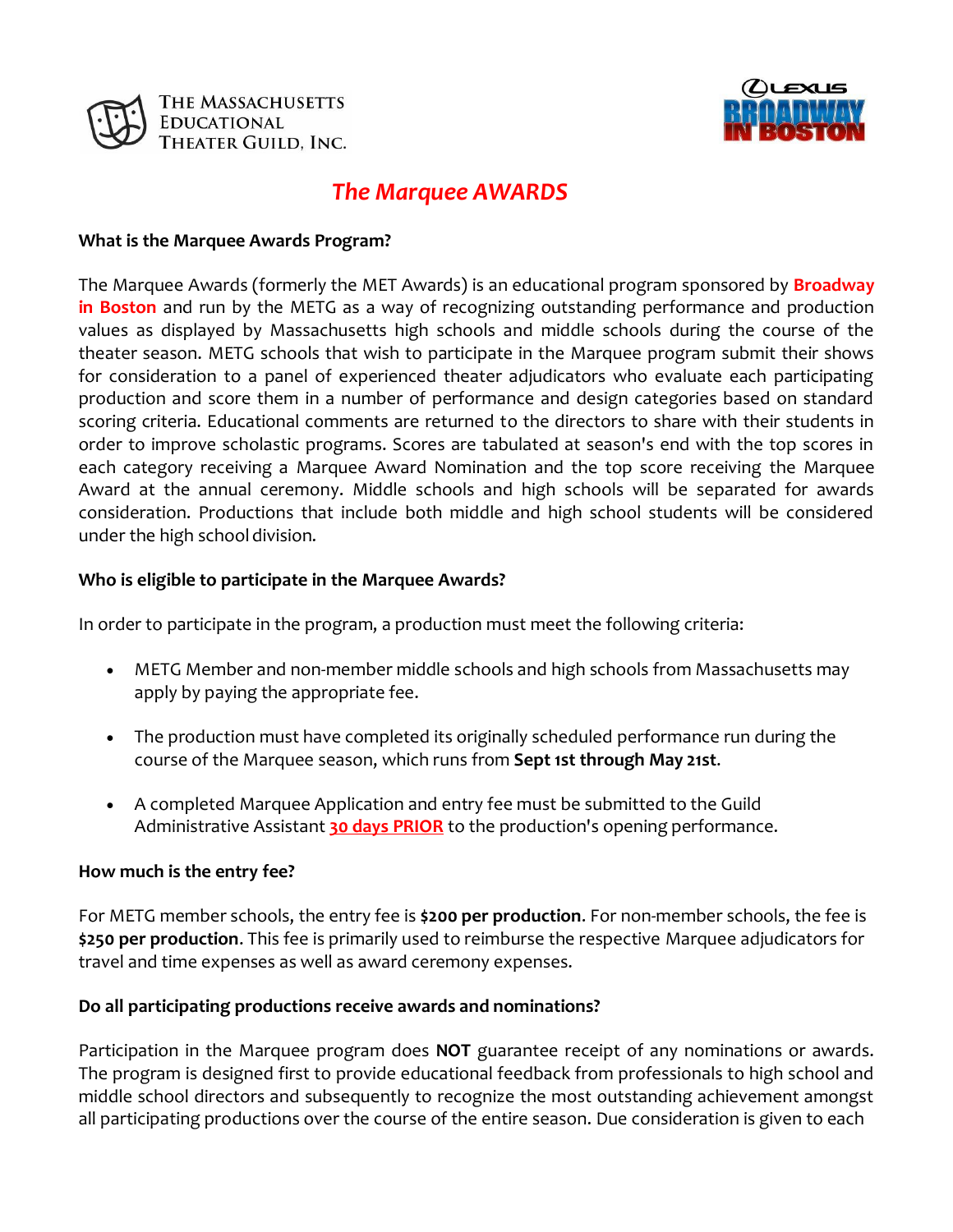production viewed, with the physical and technical limitations of a given theater space and/or obvious budgetary restrictions weighed accordingly.

## **Do participating schools receive any feedback from the adjudicators?**

Since the main focus of this program is educational, the METG wishes to foster learning through a critical exchange of ideas regarding your production. Within one month of your musical closing date, the participating director will receive a written critique from both adjudicators providing feedback on production values, technical design and execution, directorial accomplishment (stage, musical, choreographic), and student performance.

## **How does the program work?**

Upon acceptance of an application, the Marquee Coordinator will assign three available adjudicators to a production. The adjudicators will then coordinate with the producing company which performance they wish to attend. The producing company will provide each attending adjudicator **two complimentary tickets** for the performance of their choice.

Having viewed a performance of the production, each adjudicator will complete and submit a Marquee Critique/Ballot. Completed ballots will be compared and tabulated by the Marquee Coordinator, with each ballot counting equally towards a production's overall score. In the event that only two adjudicators are able to attend a production, their score will count for 50%.

At the completion of the Marquee Season, the Marquee Coordinator will compile and compare all scores to determine the top individual scores in each designated category which will comprise the list of Marquee Award nominees. These nominees will be announced publicly at the end of May. The top individual score in each category will then be presented with a Marquee Award at the Marquee Awards Ceremony, which is to be held in June of each year.

# **What are the award categories?**

Productions will be broken into two divisions: High School (grades 9‐12) and Middle School (grades 5 – 9). Productions that include both high school and middle school students will be considered high school productions. Separate nominees/awards will be issued for each category in each division.

## **Technical**

Best Set Design and Execution Best Lighting Design and Execution Best Sound Design and Execution Best Costume Design and Execution Best Hair & Make‐up Design and Execution Best Props Management Best Stage Management

# **Performance**

Best Dance Ensemble Best Choral Ensemble